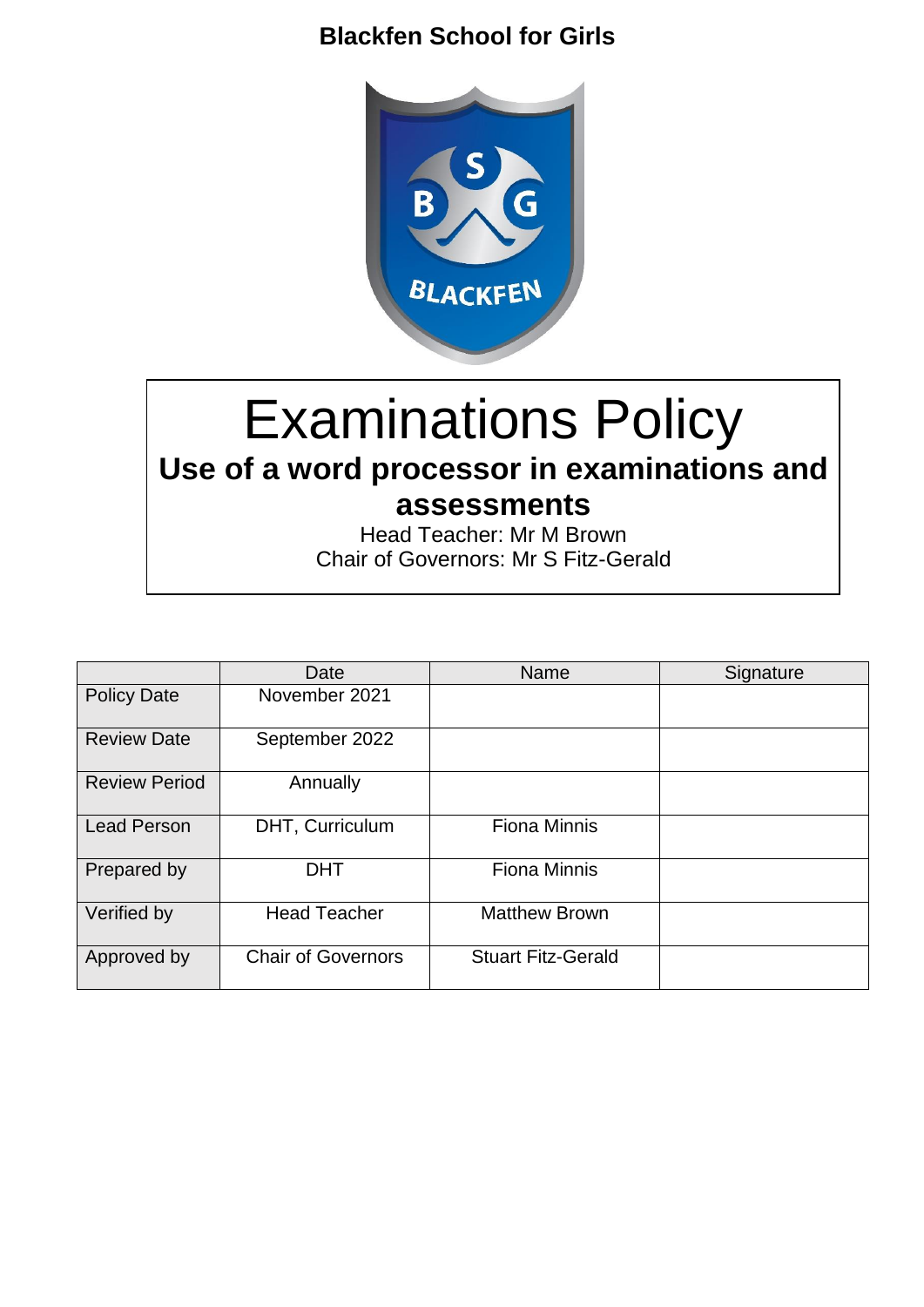#### **Statutory statement**

This statement reflects the school policy of Blackfen School for Girls to establish and maintain compliance with the UK Equality Act (2010). It ensures that the operation of the Examinations Office also maintains compliance with the UK Equality Act (2010) in respect of equality, diversity and inclusion; with regard to legislation, regulatory requirements and best practice.

#### **Rationale**

The purpose of the 'Examinations Policy: Use of a Word Processor in assessments and examinations' is to ensure the school's compliance with JCQ regulations and guidance contained in the publications *Access Arrangements and Reasonable Adjustments* and *Instructions for conducting examinations*.

The use of word processors in this policy covers the use of computers, laptops and tablets.

#### **Outcomes**

No unnecessary barriers are present which deny access to examination candidates who could otherwise enter for examinations and achieve qualifications.

#### **Procedures**

The use of a word processor for candidates is only granted if it reflects the support given to the candidate as their 'normal way of working', which is defined as support:

- In the classroom
- Working in small groups for reading and/or writing
- Literacy support lessons
- Literacy intervention strategies
- In internal school tests and mock examinations

The only exception to this list is where an arrangement may need to be put in place as a consequence of a temporary injury or impairment at the time of an exam or assessment.

This means that a word processor is usually offered to candidates under the following circumstances (although this list is not exhaustive):

- A learning difficulty which has a substantial and long term adverse effect on the ability to write legibly
- A medical condition
- A physical disability
- A sensory impairment
- Planning and organisation problems when writing by hand
- Poor handwriting

The use of word processors is only permitted whilst ensuring that the integrity of the assessment is maintained, at the same time as providing access to assessments for a disabled candidate.

The use of a word processor is not granted where it will compromise the assessment objectives of the specification in question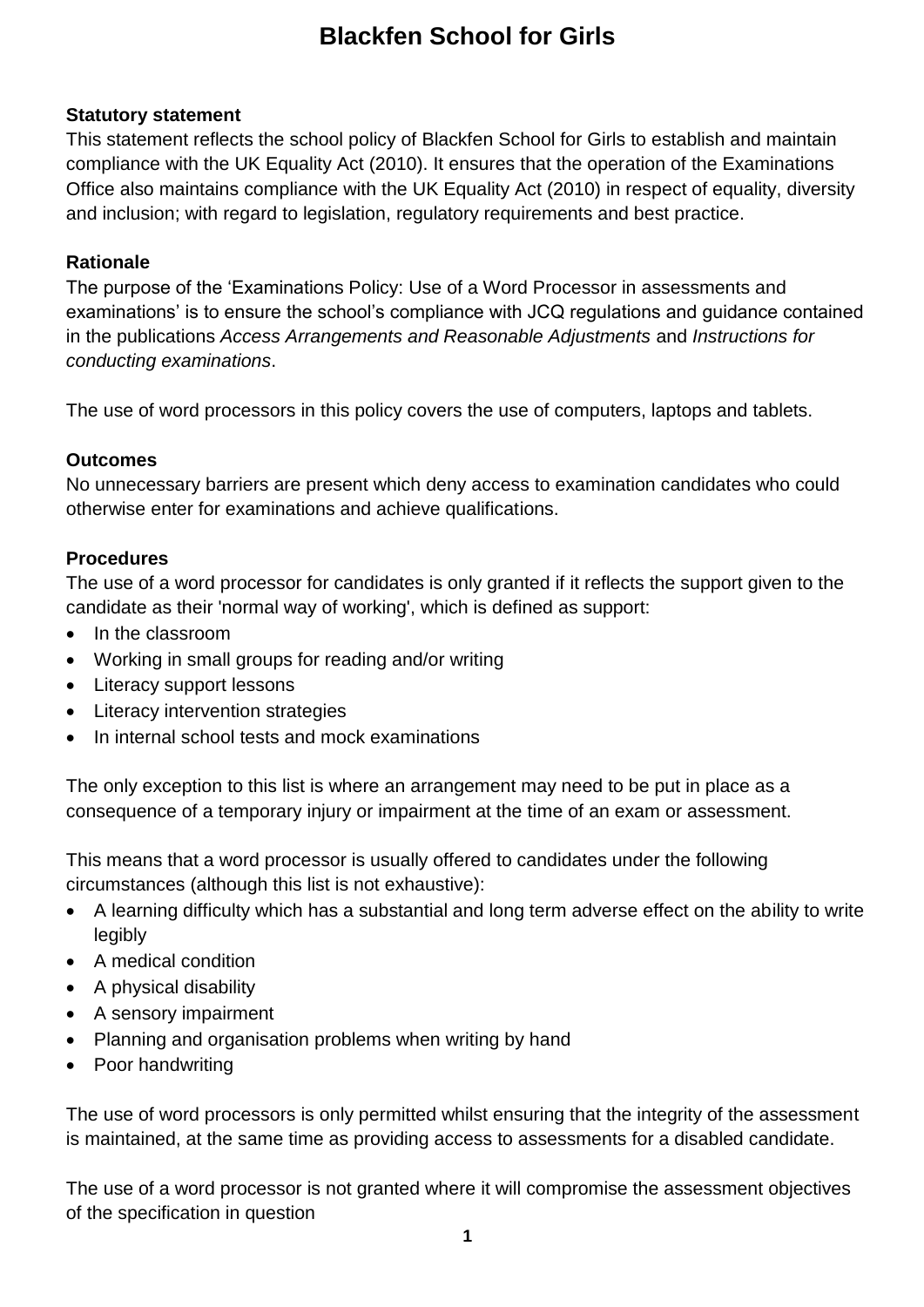Prior to the assessment or examination in which a word processor is to be used, the Examinations Officers must liaise with the school's IT support team to make the following checks:

- 1. The word processor can be used only as a type-writer, not as a database and contains only standard formatting software.
- 2. The following actions have been taken to prepare the word processor for use in assessments or examinations:
- a) The word processor has been cleared of any previously stored data, as must any portable storage medium used.
- b) Where required, a memory stick is provided to the candidate, which is cleared of any previously stored data. An unauthorised memory stick must not be used by a candidate.
- c) The word processor is in good working order at the time of the examination.
- d) The word processor is accommodated in the examination room in such a way that other candidates are not disturbed and cannot read the screen. Where a candidate using a word processor is accommodated in another room, a separate invigilator is provided.
- e) The word processor must either be connected to a printer so that a script can be printed off, or have the facility to print from a portable storage medium. This must be done after the examination is over. The candidate must be present to verify that the work printed is his or her own. Word processed scripts must be attached to any answer booklet which contains some of the answers.

During the assessment or examination in which a word processor is used, the Examinations Officers must verify that the word processor:

- Must be used to produce scripts under secure conditions, otherwise they may be refused.
- Must not be used to perform skills which are being assessed.
- Must not be connected to an intranet or any other means of communication.
- Must not give the candidate access to other applications such as a calculator (where prohibited in the examination), spreadsheets etc.
- Must not include graphic packages or computer aided design software unless permission has been given to use these.
- Must not have any predictive text software or an automatic spelling and grammar check enabled unless the candidate has been permitted a scribe or is using speech recognition technology (a scribe cover sheet must be completed), or the awarding body's specification permits the use of automatic spell checking.
- Must not include speech recognition technology unless the candidate has permission to use a scribe or relevant software.
- Must not be used on the candidate's behalf by a third party unless the candidate has permission to use a scribe.

After the assessment or examination in which a word processor has been used, the Examinations Officers must take the following actions:

 A word processor cover sheet (Form 4) must be printed from the JCQ website and included with the candidate's typed script.